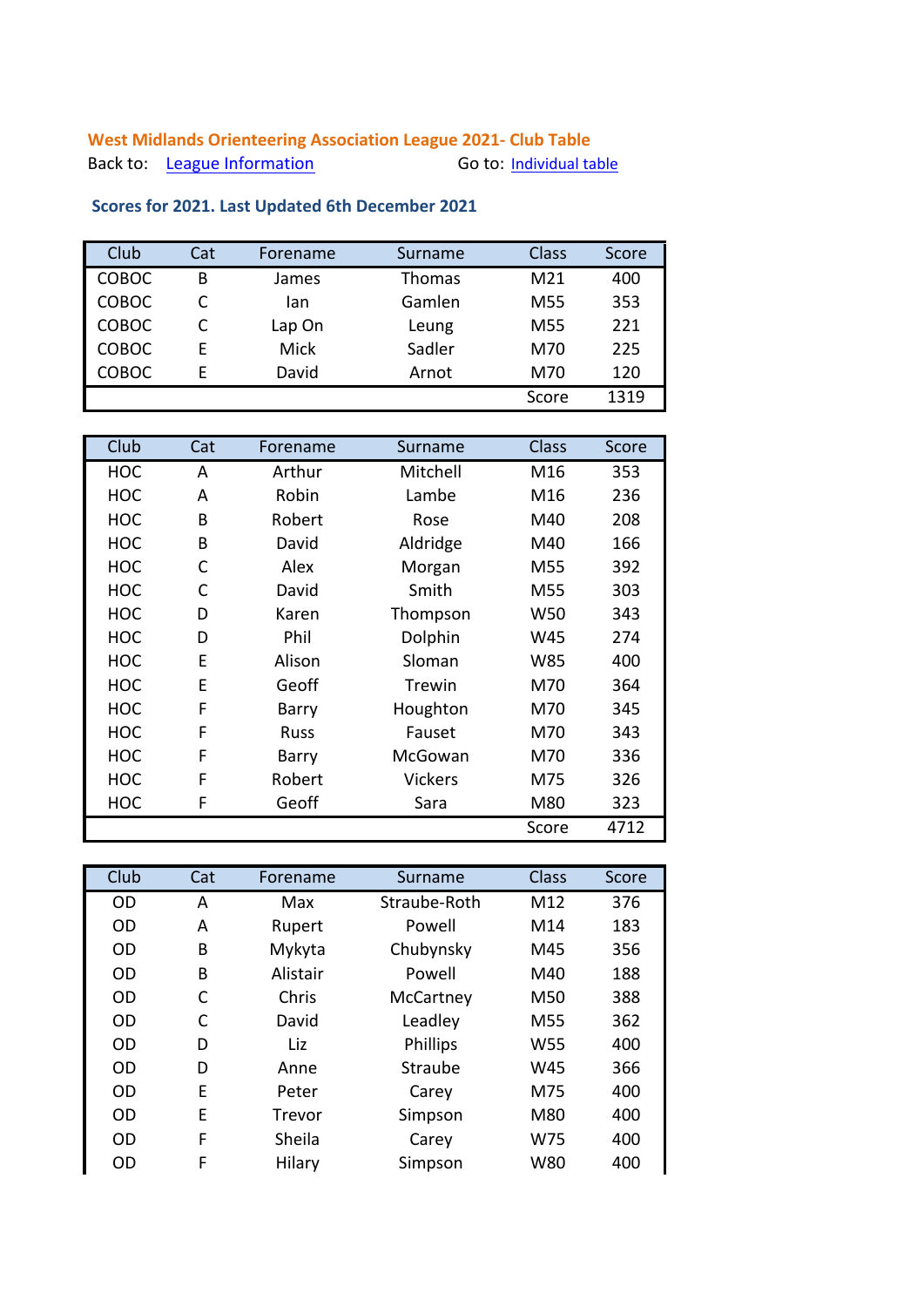| OD | Karin | Kirk      | W70   | 354  |  |
|----|-------|-----------|-------|------|--|
| OD | Stan  | Alexander | M65   | 340  |  |
| OD | John  | Middler   | M65   | 339  |  |
|    |       |           | Score | 5252 |  |

| Club         | Cat | Forename  | Surname      | Class | Score |
|--------------|-----|-----------|--------------|-------|-------|
| <b>POTOC</b> | A   | Daniel    | Pigott       | M12   | 380   |
| <b>POTOC</b> | A   | Eden      | Pigott       | W12   | 380   |
| <b>POTOC</b> | B   | Martin    | Pigott       | M45   | 381   |
| <b>POTOC</b> | B   | Graham    | Pigott       | M40   | 327   |
| <b>POTOC</b> | C   | Jim       | Cooke        | M55   | 235   |
| <b>POTOC</b> | C   | Jonathan  | Whilock      | M55   | 111   |
| <b>POTOC</b> | D   | lanka     | Evans        | W50   | 286   |
| <b>POTOC</b> | D   | Elizabeth | <b>Bales</b> | W55   | 78    |
| <b>POTOC</b> | E   | Dora      | Deaville     | W65   | 305   |
| <b>POTOC</b> | E   | Marian    | Denham       | W75   | 285   |
| <b>POTOC</b> | F   | Robert    | Holdway      | M35   | 300   |
| <b>POTOC</b> | F   | David     | Dunn         | M40   | 292   |
| <b>POTOC</b> | F   | Jean      | Rostron      | W75   | 232   |
| <b>POTOC</b> | F   | Andrew    | Rowe         | M45   | 183   |
| <b>POTOC</b> | F   | Sam       | Naylor       | M21   | 165   |
|              |     |           |              | Score | 3940  |

| Club       | Cat | Forename      | Surname       | <b>Class</b> | Score |
|------------|-----|---------------|---------------|--------------|-------|
| <b>WCH</b> | A   | Jonah         | Hearn         | M12          | 282   |
| <b>WCH</b> | A   | Rory          | Hind          | M14          | 160   |
| <b>WCH</b> | B   | <b>Stuart</b> | Duckworth     | M45          | 334   |
| <b>WCH</b> | B   | Simon         | Webb          | M45          | 226   |
| <b>WCH</b> | C   | Andy          | Hind          | M50          | 190   |
| <b>WCH</b> | C   | Matthew       | Mardling      | M50          | 167   |
| <b>WCH</b> | D   | Claire        | Stamp         | W40          | 180   |
| <b>WCH</b> | D   | Tamla         | Short         | W21          | 172   |
| <b>WCH</b> | E   | Carol         | <b>Dredge</b> | W65          | 397   |
| <b>WCH</b> | Ε   | Ray           | Collins       | M65          | 370   |
| <b>WCH</b> | F   | Garry         | Langston      | M80          | 352   |
| <b>WCH</b> | F   | Andrew        | Yeates        | M60          | 272   |
| <b>WCH</b> | F   | Christine     | Collins       | W60          | 266   |
| <b>WCH</b> | F   | Mary          | Adams         | W60          | 261   |
| <b>WCH</b> | F   | Jonathan      | Howell        | M65          | 237   |
|            |     |               |               | Score        | 3866  |

| Club | Cat | Forename | Surname  | <b>Class</b> | Score |
|------|-----|----------|----------|--------------|-------|
| WRE  |     | Grace    | Allinson | W12          | 395   |
| WRE  |     | Harriet  | Allinson | W12          | 368   |
| WRE  | В   | Thomas   | Lewis    | M35          | 335   |